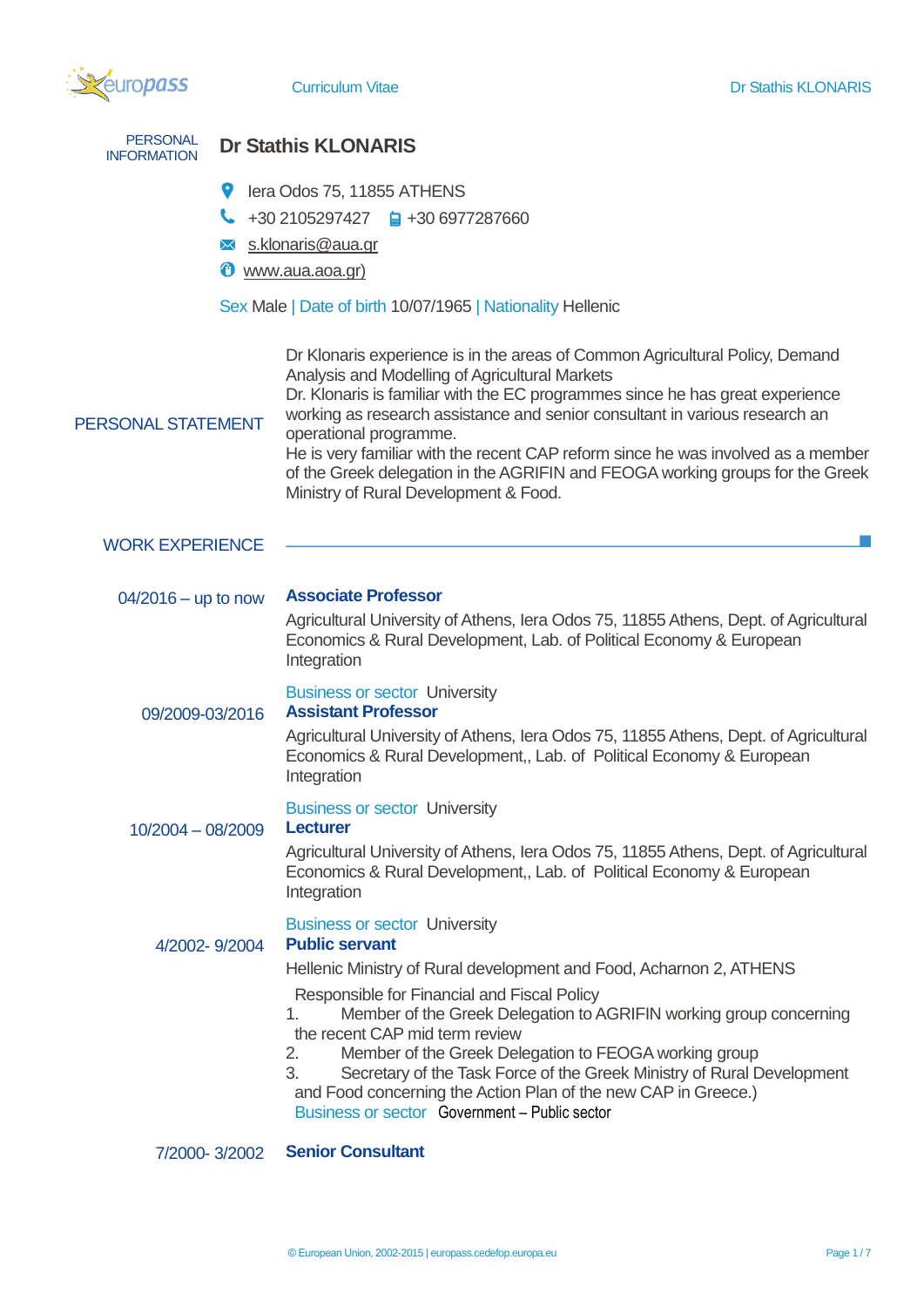

- 1. ERGOMICHANIKI PETELLIS LTD
- 2. INFOGROUP S.A.
- 3. LKN ANALYSIS EPE
	- 1. Integrated Regional Development Program of the area of Melevizi (Hellenic Ministry of Agriculture)

2. Ex-Ante Evaluation of the Operational Programme of Community Initiative LEADER+(Hellenic Ministry of Agriculture)

3. Ex-Ante Evaluation of the Supplement Programming of the Operational Programme Rural Development (Hellenic Ministry of Agriculture)

4. Ex-Ante evaluation of the Community Initiative INTERREG III (Ministry of Economy and Finance)

5. Ex-Ante evaluation of the Supplement Programming of the Operational Programme Community Initiative LEADER +(Hellenic Ministry of Agriculture)

6. Supplement Programming of the Community Initiative INTERREG III GREECE-BULGARIA, and GREECE-CYPRUS (Hellenic Ministry of Economy and Finance)

Business or sector Consulting Agencies

## 03/1997-06/2000 **Research Assistant**

Agricultural University of Athens, Iera Odos 75, 11855 Athens, Dept. of Agricultural Economics & Rural Development,, Lab. of Political Economy & European **Integration** 

1. "Diversification and Reorganization of the activities related to the livestock production in LFA's", FAIR3-CT96-1893 Agricultural University of Athens (Feb. 1997 – July 2000).

2. "European Livestock Policy Evaluation Network. Development of a Livestock Policy decision Support System".(ELPEN), QLK5-CT-1999-01296, , Agricultural University of Athens (Jan 2001 – March 2003).

3. "Technical Efficiency in EU Fisheries. Implication for Monitoring and Management through Effort Control" (TEMEC), QLK5-CT-1999-01295, Institute of Mountainous Agricultural Economics NAGREF (Jan 2001 – Dec. 2002). Business or sector University

## 03/1997-06/2000 **Research Assistant**

Centre of Agricultural Strategy, Reading

1. Modelling of agricultural markets in the UK as well as for the Central European Eastern Countries (CEEC) Business or sector University

| <b>EDUCATION AND TRAINING</b> |                                                                                                                                  |
|-------------------------------|----------------------------------------------------------------------------------------------------------------------------------|
| 1984-1990                     | BSc in Agriculture with specialisation on Agricultural Economy<br>Aristotelian University of Thessaloniki, School of Agriculture |
| 1994-1995                     | <b>MSc in Agricultural Economics</b><br>University of Reading, Dept of Agricultural & Food Economics                             |
| 1995-1999                     | <b>PhD in Agricultural Economics</b><br>University of Reading, Dept of Agricultural & Food Economics                             |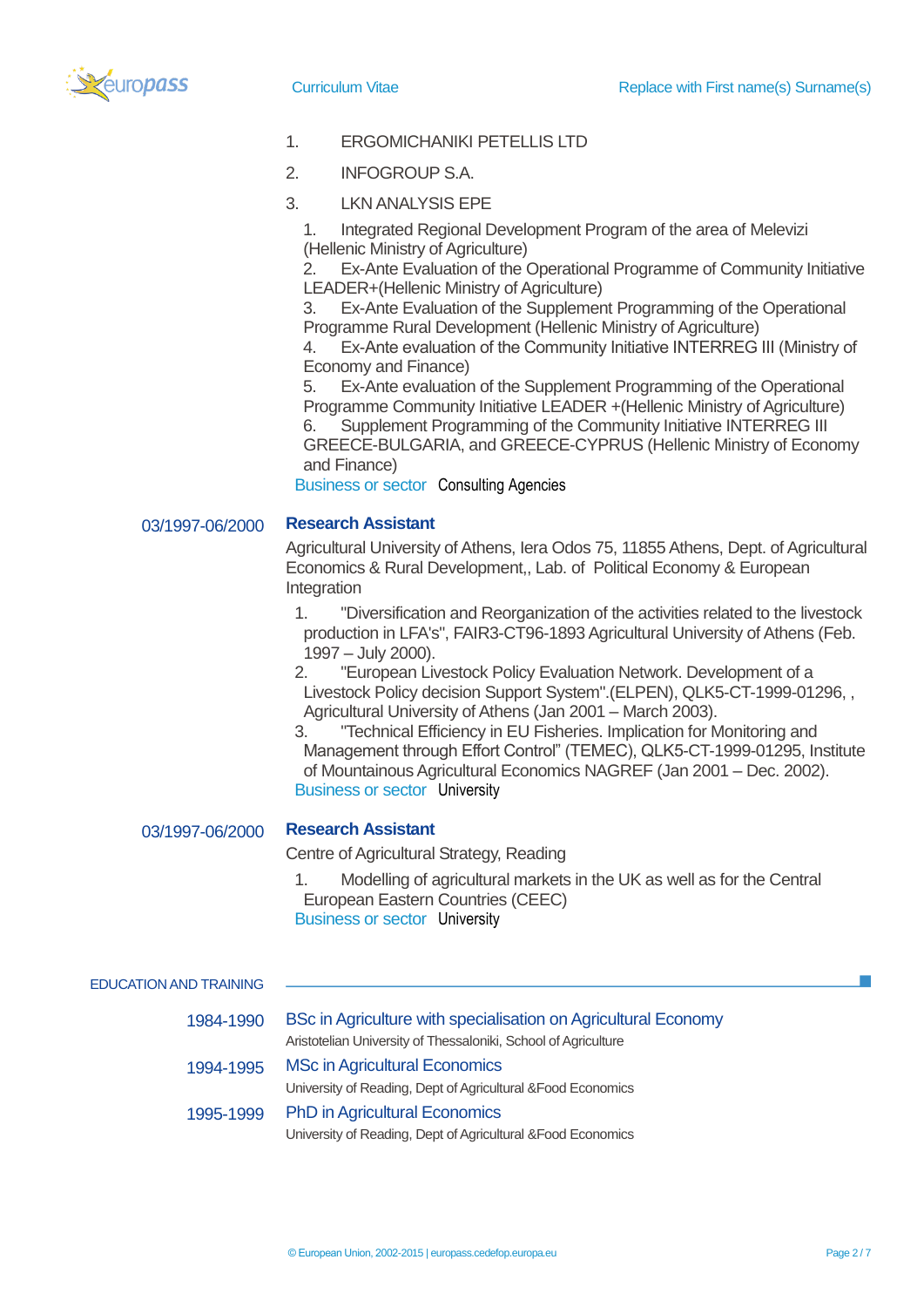| europass                                     | <b>Curriculum Vitae</b><br><b>Dr Stathis KLONARIS</b>                                                                                                                                                                                                                                                                                  |                                                                                                                                                       |                            |                      |                                                                                      |  |
|----------------------------------------------|----------------------------------------------------------------------------------------------------------------------------------------------------------------------------------------------------------------------------------------------------------------------------------------------------------------------------------------|-------------------------------------------------------------------------------------------------------------------------------------------------------|----------------------------|----------------------|--------------------------------------------------------------------------------------|--|
| <b>PERSONAL SKILLS</b>                       |                                                                                                                                                                                                                                                                                                                                        |                                                                                                                                                       |                            |                      |                                                                                      |  |
| Mother tongue(s)                             | Greek                                                                                                                                                                                                                                                                                                                                  |                                                                                                                                                       |                            |                      |                                                                                      |  |
| Other language(s)                            | <b>UNDERSTANDING</b><br><b>SPEAKING</b>                                                                                                                                                                                                                                                                                                |                                                                                                                                                       | <b>WRITING</b>             |                      |                                                                                      |  |
|                                              | Listening                                                                                                                                                                                                                                                                                                                              | Reading                                                                                                                                               | Spoken<br>interaction      | Spoken<br>production |                                                                                      |  |
| English                                      | C <sub>1</sub>                                                                                                                                                                                                                                                                                                                         | C <sub>2</sub>                                                                                                                                        | C <sub>2</sub>             | C <sub>2</sub>       | C <sub>2</sub>                                                                       |  |
|                                              | Levels: A1/A2: Basic user - B1/B2: Independent user - C1/C2 Proficient user<br>Common European Framework of Reference for Languages                                                                                                                                                                                                    |                                                                                                                                                       |                            |                      |                                                                                      |  |
| <b>Communication skills</b>                  | - I have worked as research assistant successfully with various research teams >                                                                                                                                                                                                                                                       | Also I have got good ability to adapt to multicultural environments which I gained<br>though my postgraduate studies experience in UK for four years. |                            |                      |                                                                                      |  |
| Organisational / managerial<br><b>skills</b> | - As academic staff, I have supervised a plethora of dissertations both at post and<br>undergraduate level and a PhD thesis. Also, working as consultant and<br>researcher, I have worked many times as team leader in studies concerning the<br>primary sector. Currently I am deputy Head of Department and member of the<br>Senate. |                                                                                                                                                       |                            |                      |                                                                                      |  |
| Job-related skills                           | Replace with any job-related skills not listed elsewhere. Specify in what context<br>they were acquired. Example:<br>- good command of quality control processes (currently responsible for quality<br>audit)                                                                                                                          |                                                                                                                                                       |                            |                      |                                                                                      |  |
| <b>Digital competence</b>                    | <b>SELF-ASSESSMENT</b>                                                                                                                                                                                                                                                                                                                 |                                                                                                                                                       |                            |                      |                                                                                      |  |
|                                              | <b>Information</b><br>processing                                                                                                                                                                                                                                                                                                       | Communic<br>ation                                                                                                                                     | <b>Content</b><br>creation | <b>Safety</b>        | Problem<br>solving                                                                   |  |
|                                              |                                                                                                                                                                                                                                                                                                                                        |                                                                                                                                                       |                            |                      | Independent user Independent user Independent user Independent user Independent user |  |
|                                              | Levels: Basic user - Independent user - Proficient user<br>Digital competences - Self-assessment grid                                                                                                                                                                                                                                  |                                                                                                                                                       |                            |                      |                                                                                      |  |
| <b>Driving licence</b>                       | Car licence Category B)                                                                                                                                                                                                                                                                                                                |                                                                                                                                                       |                            |                      |                                                                                      |  |
| <b>ADDITIONAL</b><br><b>INFORMATION</b>      |                                                                                                                                                                                                                                                                                                                                        |                                                                                                                                                       |                            |                      |                                                                                      |  |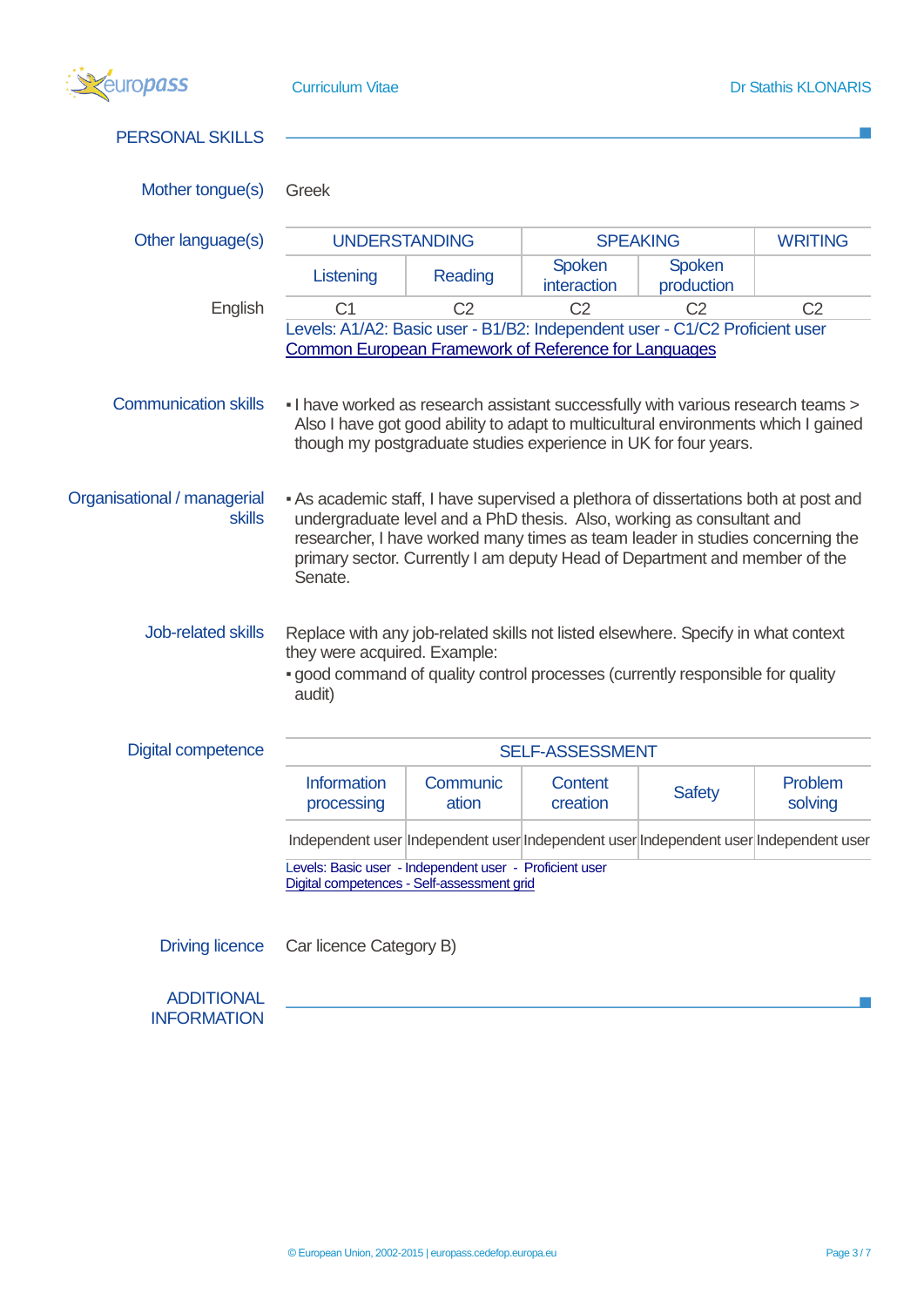- Publications **1.** Klonaris, S. (2018), Measuring the Intensity of Competition in the Greek Imported Meat Market, Agricultural Economic Review, 18(2)
	- **2.** Klonaris, S. and A. Agiangkatzoglou, (2018) Competitiveness of Greek Virgin Olive Oil in the main destination markets, British Food Journal 120(1)
	- **3.** Drichoutis, A.C., Klonaris,S. and G. Papoutsi (2017) Do Good Things Come in Small Packages? Bottle Size Effects on Willingness to Pay for Pomegranate Wine and Grape Wine, Journal of Wine Economics, 12, 84–104
	- **4.** A Vassilopoulos, S Klonaris (2016), Determinants of transition in artificially discrete Markov chains using microdata *Economics Letters* 146, 17-2
	- **5.** Drichoutis, A.C., R.M., Nayga and S. Klonaris (2014), Decision making in homegrown value auctions under induced mood states, *Studies in Microeconomics* 2(2), 141-163
	- **6.** S. Klonaris (2014) Wholesale Demand for Fish in Greece, *Journal of International Food & Agribusiness Marketing*, 26-1, 49-66
	- **7.** Stachtiaris, S., Drichoutis, A.C. and Klonaris, S. (2013). Preference reversals in contingent and inferred valuation methods. *European Review of Agricultural Economics* 40-2, 379-4040
	- **8.** Vassilopoulos, A., Klonaris, S., Drichoutis, A.C., and Lazaridis P. (2012). Modelling quality demand with data from Household Budget Surveys: An application to meat and fish products in Greece. *Economic Modelling* 29-6, 2744–50
	- **9.** Klonaris S, Arabatzis G, (2009) Empirical demand analysis of long-length roundwood (sawlogs) in Greece, *NEW MEDIT,* 8-3,54-62
	- **10.** S. Klonaris and G. Arabantzis, (2009), An analysis of Greek wood and wood product imports: Evidence from the linear quadratic aids, *Forest Policy and Economics*, 11, 266- 270
	- **11.** A. C. Drihoutis, S. Klonaris, P. Lazaridis and R.M. Nayga, (2008) Household Food Consumption in Turkey: A Comment, *European Review of Agricultural Economics*, 35:1, 93-98
	- **12.** K. Balcombe, G. Rapsomanikis and S. Klonaris (2003) Cross Entropy Estimation of the Almost Ideal Demand System for Greek Consumption, *Journal of Agricultural Economics, 54, 447-466*
	- **13.** P. Fousekis and S., Klonaris, (2003) Technical efficiency determinants for fisheries: a study of trammel netters in Greece, *Fisheries Research*, 63, 85-95.
	- **14.** Klonaris S. and D. Hallam, (2003) Conditional and unconditional food demand elasticities in a dynamic multistage Demand system, Applied Economics, Vol 35 N° 5, 503-514.
	- **15.** J.A., Morrison, K. Balcombe, A. Bailey, S. Klonaris and G. Rapsomanikis, (2003), Expenditure on different categories of meat in Greece: The influence of changing tastes, *Agricultural Economics*, 28, 139-150.
	- **16.** Δ. Δημόπουλος, Σ. Κλωνάρης και Λ. Λουλούδης και Β. Καζάζης, (2002) Προς μία γεωγραφία των εξαρτημένων από τη γαλακτοπαραγωγό αγελαδοτροφία περιφερειών της Ευρωπαϊκής Ένωσης, *ΓΕΩΓΡΑΦΙΕΣ*, Ν<sup>ο</sup> 3, 24-45
	- **17.** P. Fousekis and Klonaris, S.,(2002), Spatial price relationships in the olive oil market of the Mediterranean, *Agricultural Economics Review*, Vol. 3, Nº 2, 23-35.
	- **18.** Klonaris, S. and Karagiannis G., (2002) Evaluating the performance of LAIDS using different price indices and micro data, *Spoudai*, Vol 52, Nº 3, 46-59.
	- **19.** Klonaris, S. (2001), Structural change in Greek meat demand, *Agricultural Economics Review, Vol. 2, Nº 2, 31-41*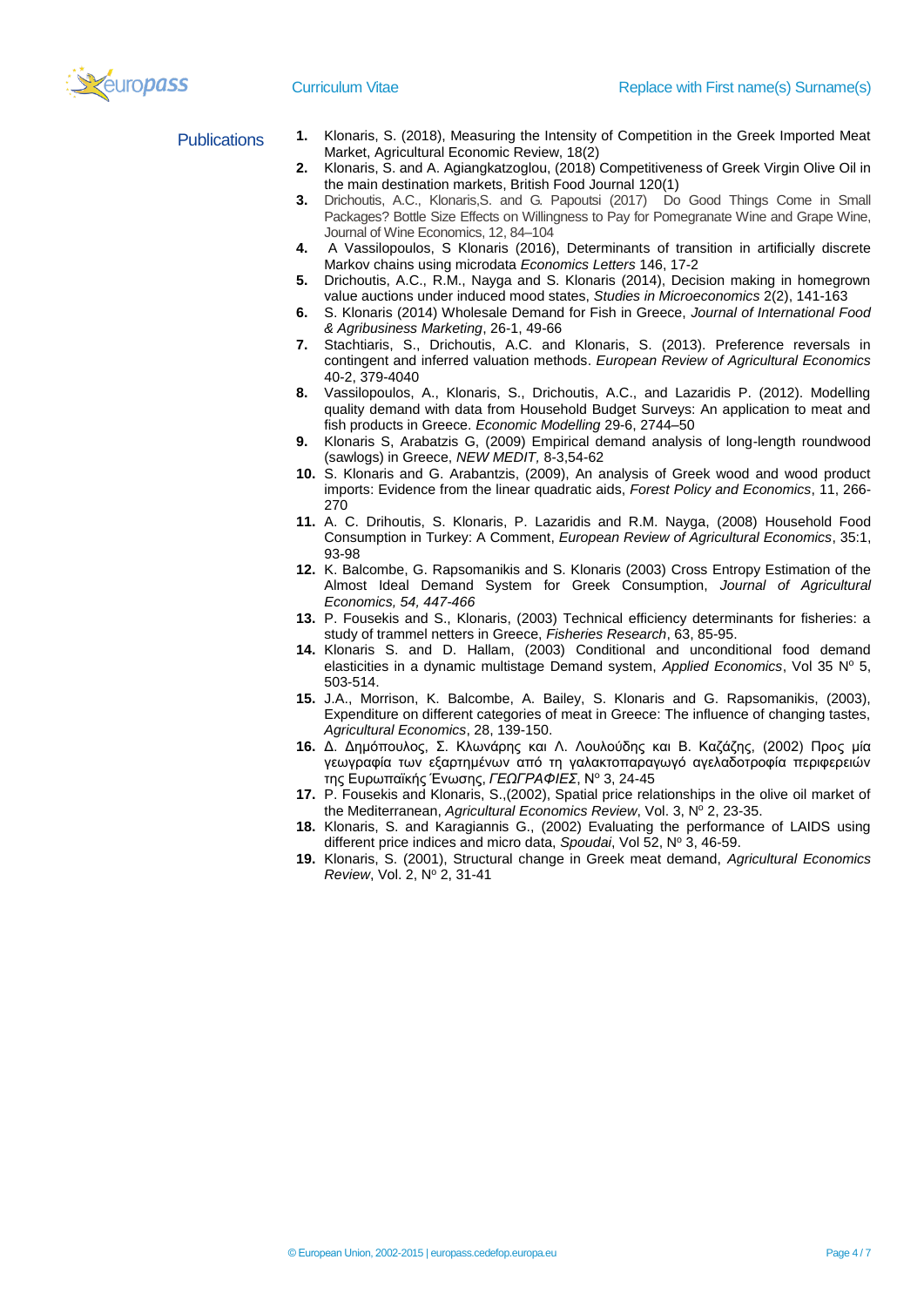

## **Curriculum Vitae Curriculum Vitae Dr Stathis KLONARIS**

- Participation in Congress **1.** Vassilopoulos A., Avgeraki N, and **Klonaris S**., (2017) Resolving the Smog around the WTA-WTP disparity: A case study from Greece, EAERE 2017 23th Annual Conference of the European Association of Environmental and Resource Economics, July 2017, Athens **Greece** 
	- **2.** Manolopoulou E., A. Aktypis, C. Matara, P. Tsiomi, E. Konstantinou, K. Mountzouris, **S. Klonaris** and E. Tsakalidou (2015) *Exploring Sheep Farmers' Knowledge Regarding aspects of Integrated Production Management of Milk and Dairy Products*. IDF International Symposium on Sheep, Goat and other non-Cow Milk, Limassol, Cyprus (in Poster Session)
	- **3.** Economou N. And S. Klonaris**.,** (2014) How *much stable are the agricultural incomes in Greece A survival analysis using panel data,* 13th Congress of Association of Greek Agricultural Economics, Athens, November 2014 (
	- **4.** Tsakalidou E**.** and **S. Klonaris** (2012) *Processing of non-cow's milk – Technological challenges and economic perspectives*. IDF World Dairy Summit, Cape Town, South Africa (invited lecture)
	- **5.** S. Klonaris (2012), Strategic planning got the Greek agriculture in the framework of CAP 2020, (2012), in conference "Back in Agriculture: Myth and Facts" Agricultural University of Athens, June 2012
	- **6.** S. Klonaris and S. Koutsomitros (2011), The Greek Experience of the CAP Reform of 2003: Evidence and Prospects in Conference "Dilemmas of the CAP reform. Between competitiveness and public goods: Can farmers deliver both?" organized by Groupe de Bruges, Agricultural University of Athens, Athens, April 2011
	- **7.** S. Stachtiaris, A.C. Drichoutis and S. Klonaris (2012) Reducing the Hypothetical bias in Experimental auctions, in 12th Congress of Association of Greek Agricultural Economics, ΑUTH, Thessaloniki November 23-24.
	- **8.** S. Klonaris (2012) Demand elasticities for Imported Meat: Applications of Source differentiated AIDS, in 12th Congress of Association of Greek Agricultural Economics, ΑUTH, Thessaloniki November 23-24
	- **9.** Stachtiaris, S., Drichoutis, A.C. and Klonaris, S. (2011). The more is less phenomenon in contingent and inferred valuation. 13th Congress of European Association of Agricultural Economists, Zurich, Switzerland, August 30-September 2 (also presented at the 71st International Atlantic Economic Conference, Athens, Greece, 16-19 March).
	- **10.** S. Klonaris and S. Rozakis, (2010) CAP reform variants and their impacts to the arable farms in Kopais Plain, in 11th Congress of Association of Agricultural Economics, Agricultural University of Athens Athens November 26-27
	- **11.** Stachtiaris, S., Drichoutis, A.C. and Klonaris, (2010), Comparison of Different methodologies for eliciting consumer willingness to pay for quality agricultural products, in 11th Congress of Association of Agricultural Economics, Agricultural University of Athens, Athens November 26-27
	- **12.** V. Fotinia, A.C. Drichoutis and S. Klonaris (2010), Willingness to pay (WTP) for functional food: The case of yogurts products in 11th Congress of Association of Agricultural Economics, Agricultural University of Athens, Athens November 26-27
	- **13.** Vassilopoulos, Achilleas; Stathis Klonaris; Andreas C. Drichoutis and Panagiotis Lazaridis. (2009). "Quality Demand for Meat and Fish Products: A Microeconometric Analysis," In International Conference on Applied Business Research (ICABR), 1619-35. Valletta, Malta: Mendel University in Brno, Czech Republic.
	- **14.** Karanikolas. P. and Klonaris S., (2008), Production Plan and Structural Characteristics in the Scientific Congress "Fires of 2007: From catastrophe to development". 7-8th of May, Agricultural University of Athens, p.p. 255-278
	- **15.** Arabatzis G. and Klonaris S., (2006) Empirical Demand Analysis of Long Length Roundwood Market in Greece, 9th Congress of the Greek Association of Agricultural Economcs (ETAGRO), Athens 2-4 November, Agricultural University of Athens pp 492-509 (in greek).
	- **16.** Drichoutis, A.C., S. Klonaris, and P. Lazaridis, (2006). Determinants of demand for fruit in Greece. 9th Congress of the Greek Association of Agricultural Economics (ETAGRO), Athens 2-4 November, Agricultural University of Athens pp 338-356 (in greek).
	- **17.** S. Klonaris, (2002), Price Flexibilities in Fishery: An Analysis with an Error Correction Model, 7th Congress of Greek Association of Agricultural Economics, Athens 21-23 November, Agricultural University of Athens (in greek).
	- **18.** D., Dimopoulos, Klonaris, S., Louloudis L. and Kazazis E. (2002), Using EU databases for the location of most dependent regions on agricultural production: The case of dairy sector, in International Conference ARIADNE, "Agricultural statistics in the new millennium: The challenge of agri-environmental indicators as a tool for the planning of sustainable development for agriculture Chania 13-15 November 2002
	- **19.** Kazakopoulos L., Klonaris S. and Koutsouris A., (2001) The Development of Niche Markets as a Lever for Rural Development, in the proceedings of the 6th Congress of Greek Association of Agricultural Economists "Looking for the Future of the Greek Agriculture", p.p. 136-145 by K. Mattas (eds), Stamoulis Press, Athens 2001(in greek)
	- **20.** Kazakopoulos, L., Vallerand, F., Tsiboukas, K. and Klonaris, S., (2000), Viability Prospects of small livestock farming in Greece, in Poster Session, 4th European Farming system Symposium, 3-6 April Volos, Greece
	- **21.** Klonaris, S., (2000), Consumer Behaviour for Fruits and Vegetables in Greece: Bayesian Estimation of an Almost Ideal Demand System, στα πρακτικά του 70ου EAAE seminar
	- © European **"Brioblems** 2 and e Ripspects op fe Balkan Agriculture in a Restructuring Environment, <sub>a</sub>by 5 K. Mattas, G. Karagiannis and K. Galanopoulos (eds), 9-11 of June, Thessaloniki, p.p. 201-208, ZITI press. ISBN: 9604317571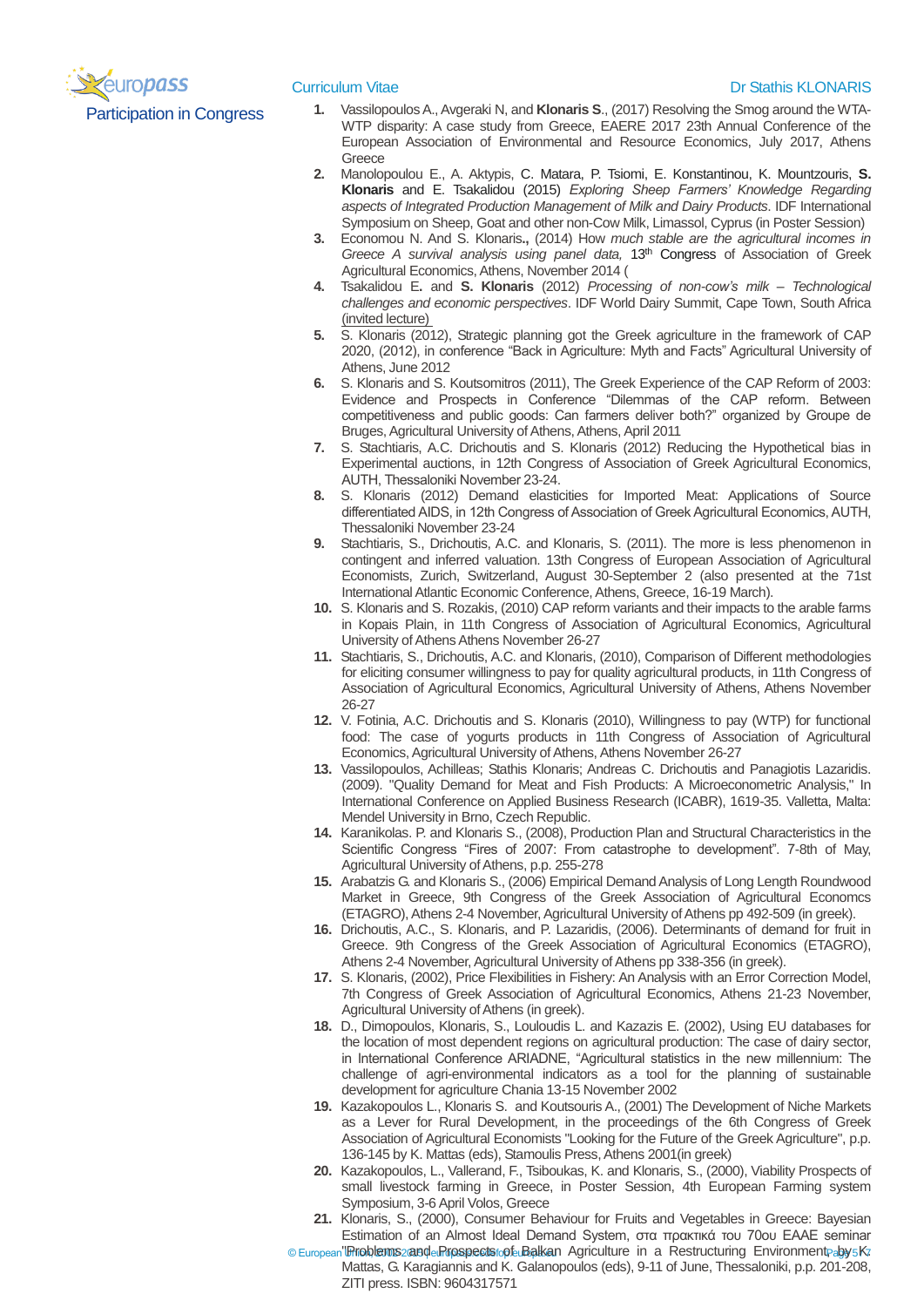

- Working Papers **1.** S. Klonaris (2014) Demand for Imported Meat in Greece: A Source-Differentiated Almost Ideal Demand System Approach, Working Paper, Agricultural University of Athens.
	- **2.** S. Klonaris and G. Vlahos (2012) The Politics of CAP: The case of Greece, Working paper, Agricultural University of Athens.
	- **3.** Stachtiaris, S. & Drichoutis, A. & Klonaris, S., (2011). Preference reversals in contingent and inferred valuation methods, MPRA Paper 29456, University Library of Munich, Germany, revised 14 Aug 2011.
	- **4.** Stachtiaris, S. & Drichoutis, A. Nayga, R. & Klonaris, S., (2011). Can religious priming induce truthful preference revelation?, MPRA Paper 34433, University Library of Munich, Germany
	- **5.** Drichoutis, Andreas & Nayga, Rodolfo & Klonaris, Stathis, (2010). The Effects of Induced Mood on Preference Reversals and Bidding Behavior in Experimental Auctions, MPRA Paper 25597, University Library of Munich, Germany, revised 25 May 2011
	- **6.** S. Klonaris (2009), An Error Correction Inverse Almost Ideal Demand System: Wholesale Demand for Fish Grades in Greece
	- **7.** S. Klonaris and G. Arabatzis (2009), Empirical Demand Analysis for Long-Length Roundwood (Sawlogs) in Greece.